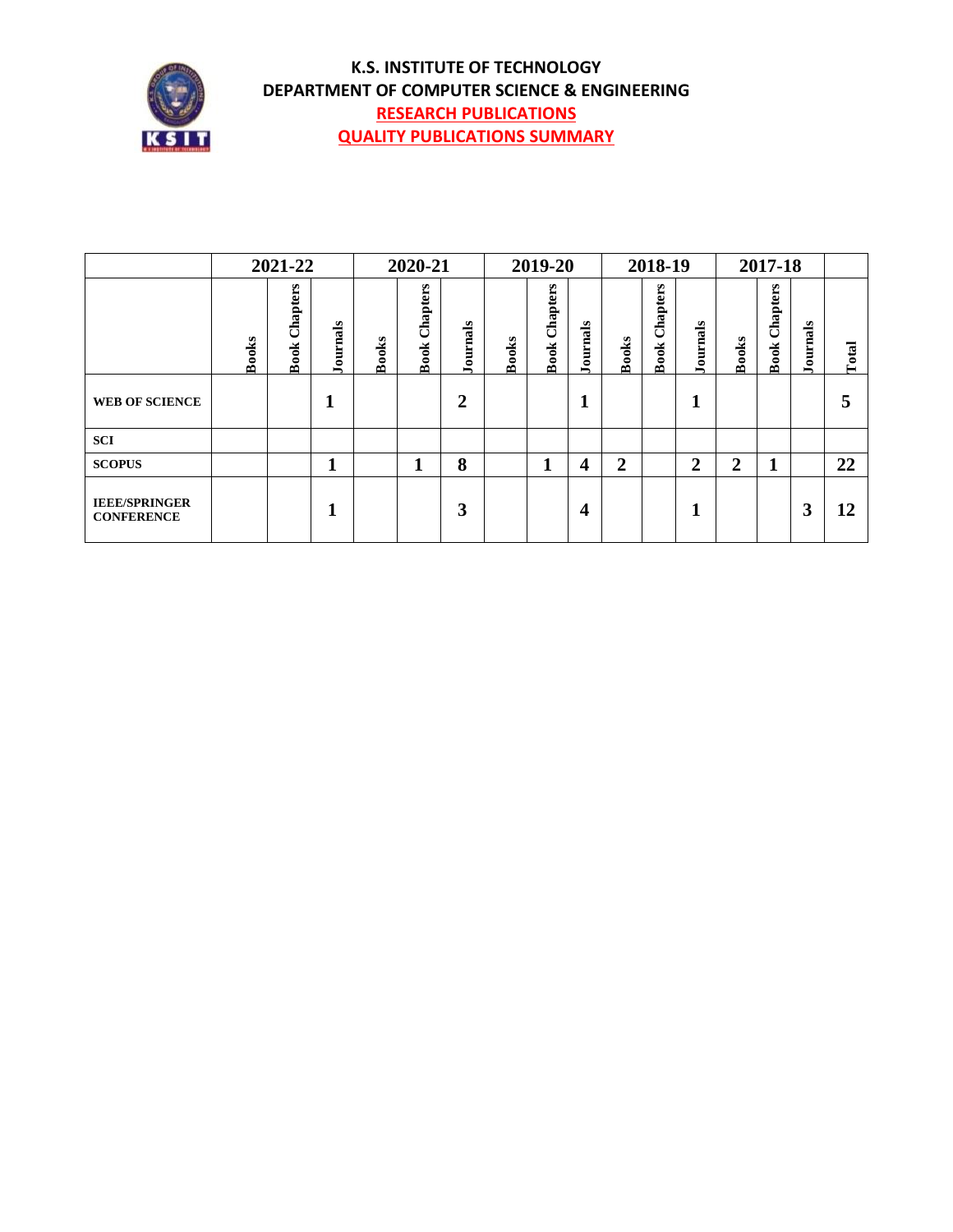

#### **K.S. INSTITUTE OF TECHNOLOGY DEPARTMENT OF COMPUTER SCIENCE & ENGINEERING RESEARCH PUBLICATIONS QUALITY PUBLICATIONS Academic Year 2021-22**

## **WEB OF SCIENCE Publications**

|            | <b>International Journal publications</b> |                                                                                      |                                                                                                                                                                                                                                                                                                                                                                                   |  |  |
|------------|-------------------------------------------|--------------------------------------------------------------------------------------|-----------------------------------------------------------------------------------------------------------------------------------------------------------------------------------------------------------------------------------------------------------------------------------------------------------------------------------------------------------------------------------|--|--|
| SI.<br>No. | Name of the<br><b>Faculty</b>             | <b>Title of the Paper</b>                                                            | Publication Details (Journal name, Vol., No., pp,<br>month & year, DOI, ISSN:), Impact Factor: Indexed<br>in SCI/Scopus/UGC, No. of Citations                                                                                                                                                                                                                                     |  |  |
|            | Dr. Rekha B<br>Venkatapur                 | A Literature Survey on various<br>Lossless and Lossy Data<br>Compression Techniques. | Journal of Chengdu University of Technology, Vol 26,<br>Issue 9, ISSN-1671-9727, Sept 2021,<br>http://cdujournal.com/<br>https://app.box.com/s/altcaw1f5r6dczsp9lxnxgdzrpzz84<br><u>23</u><br>https://mjl.clarivate.com:/search-results?issn=1671-<br>9727&hide exact match fl=true&utm source=mjl&utm<br>medium=share-by-link&utm_campaign=search-results-<br>share-this-journal |  |  |

## **SCOPUS Publications**

|            | <b>International Journal publications</b> |                                                                                      |                                                                                                                                                                                                                               |  |  |
|------------|-------------------------------------------|--------------------------------------------------------------------------------------|-------------------------------------------------------------------------------------------------------------------------------------------------------------------------------------------------------------------------------|--|--|
| SI.<br>No. | Name of<br>the Faculty                    | <b>Title of the Paper</b>                                                            | Publication Details (Journal name, Vol., No., pp, month<br>& year, DOI, ISSN:), Impact Factor: Indexed in<br><b>SCI/Scopus/UGC, No. of Citations</b>                                                                          |  |  |
|            | Dr. Rekha B<br>Venkatapur                 | A Literature Survey on various<br>Lossless and Lossy Data<br>Compression Techniques. | Journal of Chengdu University of Technology, Vol 26,<br>Issue 9, ISSN-1671-9727, Sept 2021,<br>http://cdujournal.com/<br>https://app.box.com/s/altcaw1f5r6dczsp9lxnxgdzrpzz8423<br>https://www.scopus.com/sourceid/3300147401 |  |  |

## **IEEE/SPRINGER CONFERENCE PUBLICATIONS**

|            | IEEE/SFRINGER CONFERENCE FOBLICATIONS |                                                                                                                                      |                                                                                                                                                                                                            |  |  |  |
|------------|---------------------------------------|--------------------------------------------------------------------------------------------------------------------------------------|------------------------------------------------------------------------------------------------------------------------------------------------------------------------------------------------------------|--|--|--|
| SI.<br>No. | Name of the<br><b>Faculty</b>         | Title of the paper                                                                                                                   | Title of the Conference, Place, Dates, Year, pp. ISBN/ISSN:<br><b>SCI/Scopus/UGC Indexed Link, No. of Citations</b>                                                                                        |  |  |  |
|            |                                       | Dr. Dayananda R B $\overline{A}$ Review on Security and<br>Privacy Preserving<br>Mechanisms of Electronic<br>Health Records in Cloud | 2021 Asian Conference on Innovation in Technology<br>(ASIANCON), PUNE, 27-29 Aug 2021, pp. 1-4, doi:<br>10.1109/ASIANCON51346.2021.9544547.IEEE Conference<br>https://ieeexplore.ieee.org/document/9544547 |  |  |  |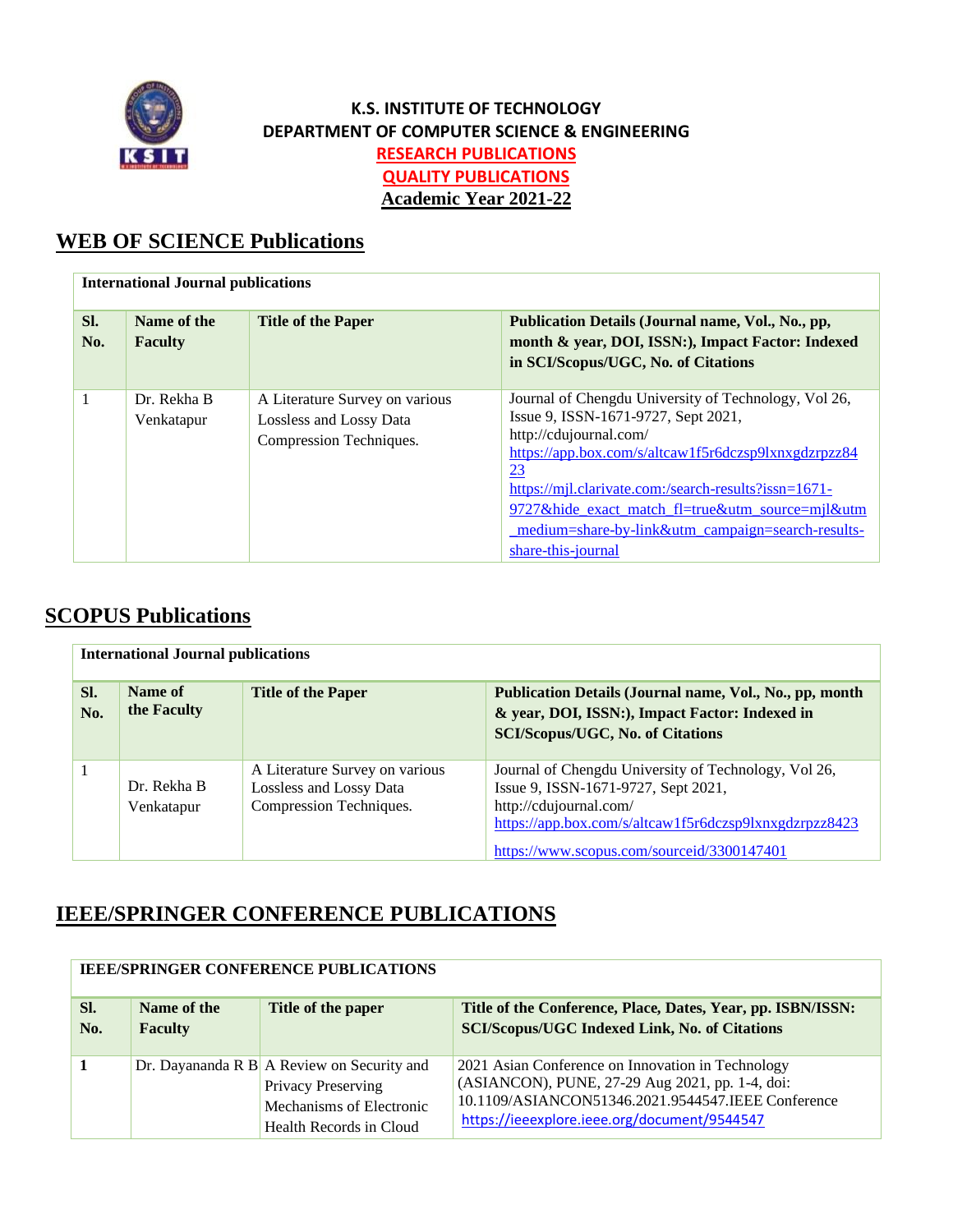

Ë

#### **K.S. INSTITUTE OF TECHNOLOGY DEPARTMENT OF COMPUTER SCIENCE & ENGINEERING RESEARCH PUBLICATIONS QUALITY PUBLICATIONS Academic Year 2020-21**

# **WEB OF SCIENCE Publications**

|                | <b>International Journal publications</b> |                                                                                                          |                                                                                                                                                                                                                                                                                                                                                                                                                                                                                                  |  |  |  |
|----------------|-------------------------------------------|----------------------------------------------------------------------------------------------------------|--------------------------------------------------------------------------------------------------------------------------------------------------------------------------------------------------------------------------------------------------------------------------------------------------------------------------------------------------------------------------------------------------------------------------------------------------------------------------------------------------|--|--|--|
| Sl.<br>No.     | Name of the<br><b>Faculty</b>             | <b>Title of the Paper</b>                                                                                | Publication Details (Journal name, Vol., No., pp,<br>month & year, DOI, ISSN:), Impact Factor: Indexed in<br><b>SCI/Scopus/UGC, No. of Citations</b>                                                                                                                                                                                                                                                                                                                                             |  |  |  |
| 1              | Mrs.<br>Vijayalaxmi<br>Mekali             | Fully Automatic Detection and<br>Segmentation Approach for Juxta-<br>Pleural Nodules From CT images      | International Journal of Healthcare Information Systems<br>and Informatics, IGI Global, ISSN: 1555-3396, Vol 16,<br>Issue 2, PP 87-104, April 2021<br>https://www.igi-global.com/article/fully-automatic-<br>detection-and-segmentation-approach-for-juxta-pleural-<br>nodules-from-ct-images/269407<br>https://mjl.clarivate.com:/search-results?issn=1555-<br>3396&hide exact match fl=true&utm source=mjl&<br>utm medium=share-by-<br>link&utm_campaign=search-results-share-this-<br>journal |  |  |  |
| $\overline{2}$ | Dr. Deepa. S. R                           | Cluster optimization in wireless<br>sensor network based on optimized<br>Artificial Bee Colony algorithm | IET Networks, WILEY, ISSN-2047-4954, Feb 2021,<br>DOI: 10.1049/ntw2.12023, PG 1-9<br>https://www.sciencegate.app/document/10.1049/ntw2.120<br>23<br>https://mjl.clarivate.com:/search-results?issn=2047-<br>4954&hide exact match fl=true&utm source=mjl&utm<br>medium=share-by-link&utm_campaign=search-results-<br>share-this-journal                                                                                                                                                          |  |  |  |

|              | <b>Book chapter publications</b> |                                                                               |                                                                                                                                                                                                                                                                                                                                                                                                              |  |  |
|--------------|----------------------------------|-------------------------------------------------------------------------------|--------------------------------------------------------------------------------------------------------------------------------------------------------------------------------------------------------------------------------------------------------------------------------------------------------------------------------------------------------------------------------------------------------------|--|--|
|              |                                  |                                                                               |                                                                                                                                                                                                                                                                                                                                                                                                              |  |  |
| SI.<br>No.   | Name of the<br><b>Faculty</b>    | <b>Title of the Chapter</b>                                                   | <b>Publication Details (Book Title, Publisher, pp. ISBN/ISSN:</b><br>Year), Impact Factor, Indexed in SCI/Scopus/UGC, No. of<br><b>Citations</b>                                                                                                                                                                                                                                                             |  |  |
| $\mathbf{1}$ | Mrs. Vaneeta M                   | Efficient Two-Layer Image<br>Protection with Wavelet Transform<br>Compression | Innovative Data Communication<br>Technologies<br>and<br>Applications, Springer Nature Singapore, Lecture Notes on<br>Data Engineering and Communications Technologies book<br>series (LNDECT, volume 59), Chapter 37, PP-433-448,<br>PRINT ISBN: 978-981-15-9650-6, Online ISBN: 978-<br>981-15-9651-3, Feb 2021, No of Citations 3,<br>https://link.springer.com/chapter/10.1007%2F978-981-15-<br>9651-3 37 |  |  |

# **SCOPUS Publications**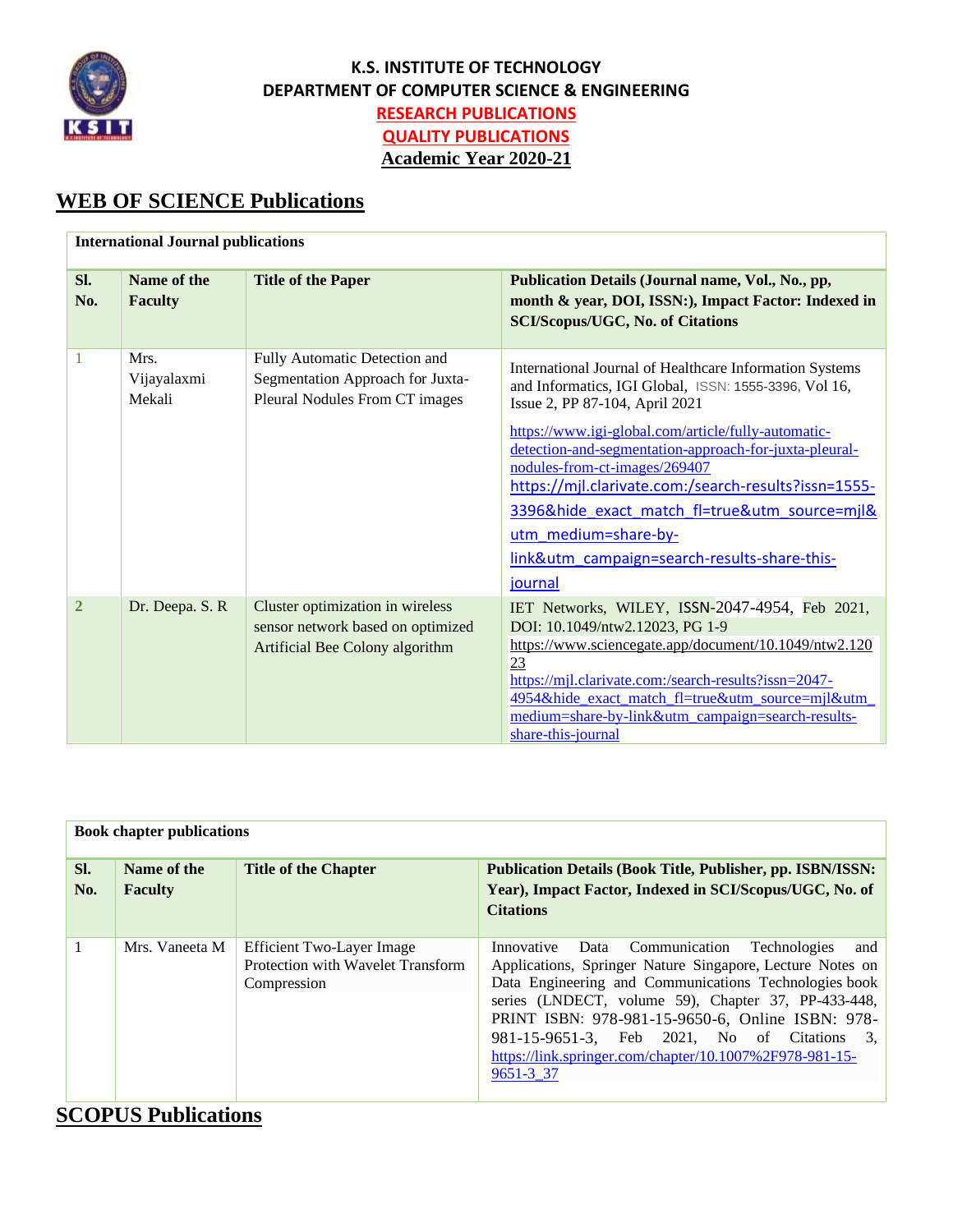|                | <b>International Journal publications</b> |                                                                                                                                |                                                                                                                                                                                                                                                                                                                                                            |  |
|----------------|-------------------------------------------|--------------------------------------------------------------------------------------------------------------------------------|------------------------------------------------------------------------------------------------------------------------------------------------------------------------------------------------------------------------------------------------------------------------------------------------------------------------------------------------------------|--|
| SI.<br>No.     | Name of<br>the Faculty                    | <b>Title of the Paper</b>                                                                                                      | Publication Details (Journal name, Vol., No., pp, month &<br>year, DOI, ISSN:), Impact Factor: Indexed in<br><b>SCI/Scopus/UGC, No. of Citations</b>                                                                                                                                                                                                       |  |
| 1              | Dr. Rekha B<br>Venkatapur                 | COVID-19 Effect on Supply and<br>Demand of Essential Commodities<br>using Unsupervised Learning<br>Method                      | Springer - Journal of the Institutions of Engineers, Series B<br>ISSN:2250-2106, June 2021 Springer -<br>https://doi.org/10.1007/s40031-021-00594-6<br>https://www.scopus.com/sourceid/21100831436                                                                                                                                                         |  |
| $\overline{2}$ | Dr. Dayananda<br>R B                      | Corn Leaf Image Classification<br>based on Machine Learning<br><b>Techniques for Accurate Leaf</b><br><b>Disease Detection</b> | International Journal of Electrical and Computer Engineering<br>(IJECE) Vol. 9, No. 4, August 2020, ISSN: 2088-8708, DOI:<br>10.11591/ijece.v9i4.pp101-108<br>https://www.scopus.com/sourceid/21100373959                                                                                                                                                  |  |
| 3              | Dr. Deepa. S. R                           | Cluster optimization in wireless<br>sensor network based on optimized<br>Artificial Bee Colony algorithm                       | IET Networks, WILEY, ISSN-2047-4954, Feb 2021, DOI:<br>10.1049/ntw2.12023, PG 1-9<br>https://www.sciencegate.app/document/10.1049/ntw2.12023<br>https://www.scopus.com/sourceid/21100394100                                                                                                                                                                |  |
| $\overline{4}$ | Mrs. Vaneeta M                            | <b>Efficient Intrusion detection of</b><br>malicious node using Bayesian<br><b>Hybrid Detection in MANET</b>                   | IOP Conference Series: Material Science and Engineering,<br>Online ISSN: 1757-899X, 2021<br>Print ISSN: 1757-8981, doi:10.1088/1757-<br>899X/1022/1/012077<br>https://iopscience.iop.org/article/10.1088/1757-<br>899X/1022/1/012077/pdf<br>https://www.scopus.com/sourceid/19700200831                                                                    |  |
| 5              | Dr. Swathi K.                             | An Empirical Analysis of Security<br>in SMEs in Bengaluru                                                                      | International Journal of Management (IJM), ISSN Online:<br>0976-6510 pp. 2388-2395, Vol. 11, Issue 11, November 2020,<br>DOI:<br>10.34218/IJM.11.11.2020.222<br>https://iaeme.com/MasterAdmin/Journal_uploads/IJM/VOLU<br>ME 11 ISSUE 11/IJM 11 11 222.pdf<br>https://www.scopus.com/sourceid/21100945713                                                  |  |
| 6              | Dr. Swathi K                              | <b>Study on Software Security</b><br>Measures Adaption in SMEs in<br>Bengaluru                                                 | International Journal of Advanced Research in Engineering<br>and Technology (IJARET), pp. 2170-2177, Vol.11, Issue. 11,<br>November 2020, DOI:10.34218/IJARET.11.11.2020.215<br>https://iaeme.com/MasterAdmin/Journal_uploads/IJARET/V<br>OLUME 11 ISSUE 11/IJARET 11 11 215.pdf<br>https://www.scopus.com/sourceid/21100944103                            |  |
| $\tau$         | Dr. Aditya Pai H                          | An Empirical Analysis of Security<br>in SMEs in Bengaluru                                                                      | International Journal of Management (IJM), pp. 2388-2395,<br>Vol.<br>Issue<br>November<br>11,<br>11,<br>2020,<br>DOI:<br>10.34218/IJM.11.11.2020.222<br>https://iaeme.com/MasterAdmin/Journal_uploads/IJM/VOLU<br>ME_11_ISSUE_11/IJM_11_11_222.pdf<br>https://www.scopus.com/sourceid/21100945713                                                          |  |
| $8\,$          | Dr. Aditya Pai H                          | <b>Study on Software Security</b><br>Measures Adaption in SMEs in<br>Bengaluru                                                 | International Journal of Advanced Research in Engineering<br>and Technology (IJARET), ISSN Online: 0976-6510 pp.<br>2170-2177, Vol.11, Issue. 11, November 2020, DOI:<br>10.34218/IJARET.11.11.2020.215<br>https://iaeme.com/MasterAdmin/Journal_uploads/IJARET/V<br>OLUME 11 ISSUE 11/IJARET 11 11 215.pdf<br>https://www.scopus.com/sourceid/21100944103 |  |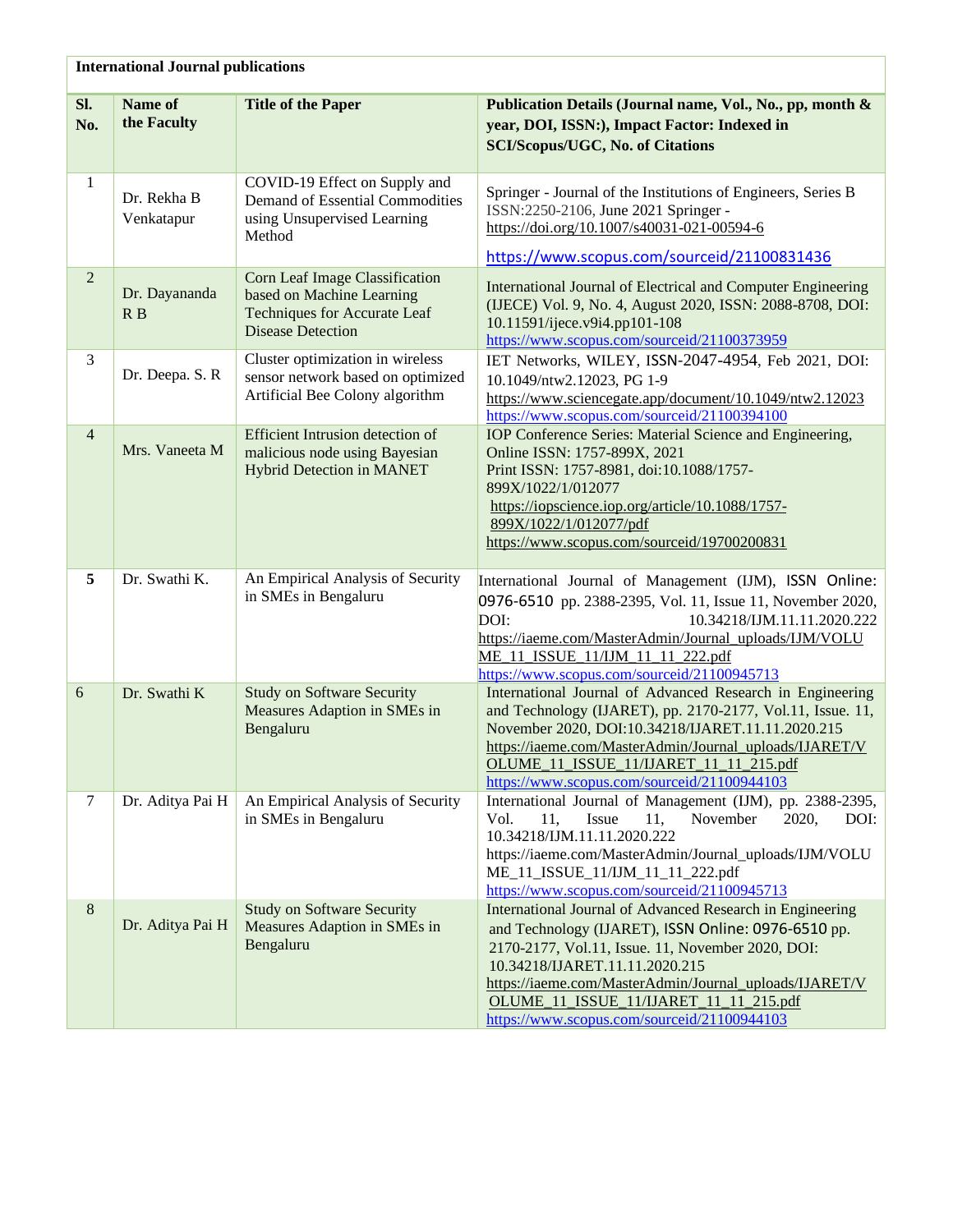|              | <b>IEEE/SPRINGER CONFERENCE PUBLICATIONS</b> |                                                                                                                           |                                                                                                                                                                                                                                                                                                                                                                  |  |  |
|--------------|----------------------------------------------|---------------------------------------------------------------------------------------------------------------------------|------------------------------------------------------------------------------------------------------------------------------------------------------------------------------------------------------------------------------------------------------------------------------------------------------------------------------------------------------------------|--|--|
| SI.<br>No.   | Name of the<br><b>Faculty</b>                | Title of the paper                                                                                                        | Title of the Conference, Place, Dates, Year, pp. ISBN/ISSN:<br><b>SCI/Scopus/UGC Indexed Link, No. of Citations</b>                                                                                                                                                                                                                                              |  |  |
| $\mathbf{1}$ | Dr. Dayananda R B                            | <b>Nearest Neighbor Monitoring</b><br>Mechanism for Efficient and<br>Secure Data Aggregation in<br><b>WSN Environment</b> | Proceedings of the Fifth International Conference on Computing<br>Methodologies and Communication (ICCMC 2021) DVD Part<br>Number: CFP21K25-DVD: ISBN: 978-0-7381-1203-9, 8 <sup>th</sup> -10 <sup>th</sup> April<br>2021<br>IEEE Conference https://ieeexplore.ieee.org/document/9418393/                                                                       |  |  |
| 2.           | Mrs. Vaneeta M,                              | <b>Efficient Two Layer Image</b><br>Protection with Wavelet<br><b>Transform Compression</b>                               | 2nd International Conference on Innovative Data Communication<br>Technologies and Applications (ICIDCA 2020) at RVS college of<br>Engineering and Technology, Coimbatore on 3rd and 4th September<br>2020, Print ISBN: 978-981-15-9650-6, Online ISBN: 978-981-15-<br>9651-3, No. of Citation $=3$<br>https://link.springer.com/book/10.1007%2F978-981-15-9651-3 |  |  |
| 3            | Mrs. Vaneeta M                               | <b>Efficient Two Layer Image</b><br>Protection with Wavelet<br><b>Transform Compression</b>                               | 2nd International Conference on Innovative Data Communication<br>Technologies and Applications (ICIDCA 2020) at RVS college of<br>Engineering and Technology, Coimbatore on 3rd and 4th September<br>2020.                                                                                                                                                       |  |  |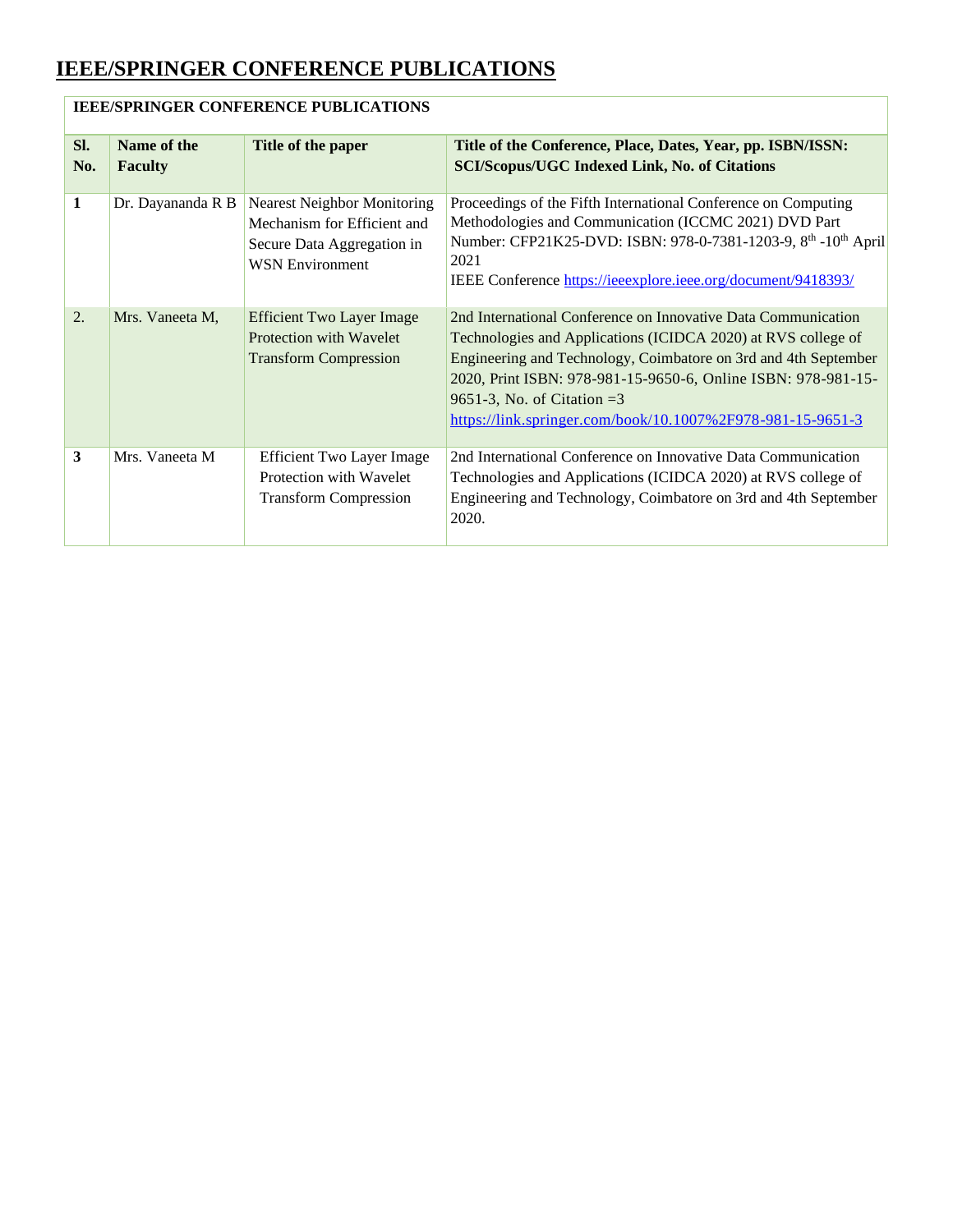

## **K.S. INSTITUTE OF TECHNOLOGY DEPARTMENT OF COMPUTER SCIENCE & ENGINEERING RESEARCH PUBLICATIONS QUALITY PUBLICATIONS Academic Year 2019-20**

# **WEB OF SCIENCE Publications**

|            | <b>International Journal publications</b> |                                                                                                 |                                                                                                                                                                                                                                                                                                                                                                                  |  |  |
|------------|-------------------------------------------|-------------------------------------------------------------------------------------------------|----------------------------------------------------------------------------------------------------------------------------------------------------------------------------------------------------------------------------------------------------------------------------------------------------------------------------------------------------------------------------------|--|--|
| SI.<br>No. | Name of the<br><b>Faculty</b>             | <b>Title of the Paper</b>                                                                       | Publication Details (Journal name, Vol., No., pp,<br>month & year, DOI, ISSN:), Impact Factor: Indexed<br>in SCI/Scopus/UGC, No. of Citations                                                                                                                                                                                                                                    |  |  |
|            | Dr. Dayananda<br>R.B                      | <b>Improvised XgBoost Machine</b><br>Learning Algorithm for Customer<br><b>Churn Prediction</b> | EAI Endorsed Transactions on Energy Web,<br>doi:10.4108/eai.13-7-2018.164854, ISSN: 2032-9407,<br>Vol 7, issue 30, June 2020<br>https://mjl.clarivate.com:/search-<br>results?issn=2032-<br>9407&hide exact match fl=true&utm source=mj<br>I&utm medium=share-by-<br>link&utm_campaign=search-results-share-this-<br>journal<br>https://eudl.eu/doi/10.4108/eai.13-7-2018.164854 |  |  |

## **SCOPUS Publications**

|                | <b>Book Chapter Publication</b> |                                                                                                                                           |                                                                                                                                                                                                                                                                                      |  |  |
|----------------|---------------------------------|-------------------------------------------------------------------------------------------------------------------------------------------|--------------------------------------------------------------------------------------------------------------------------------------------------------------------------------------------------------------------------------------------------------------------------------------|--|--|
| <b>Sl. No.</b> | Name of the<br><b>Faculty</b>   | <b>Title of the Chapter</b>                                                                                                               | <b>Publication Details (Book Title, Publisher, pp. ISBN/ISSN:</b><br>Year), Impact Factor, Indexed in SCI/Scopus/UGC, No. of<br><b>Citations</b>                                                                                                                                     |  |  |
| 1              | Dr. Deepa. S.<br>R              | <b>Bacterial Foraging</b><br><b>Optimization-Based Clustering</b><br>in Wireless Sensor Network by<br>Preventing Left-Out<br><b>Nodes</b> | Intelligent Computing Paradigm: Recent Trends. Studies in<br>Computational Intelligence, Springer nature, Singapore, ISBN:<br>978-981-13-7334-3, Vol 784,pp 43-58, Jan 2020<br>https://link.springer.com/book/10.1007/978-981-13-7334-3                                              |  |  |
|                |                                 | <b>INTERNATIONAL JOURNAL PUBLICATIONS</b>                                                                                                 |                                                                                                                                                                                                                                                                                      |  |  |
| <b>Sl. No.</b> | Name of the<br><b>Faculty</b>   | <b>Title of the Paper</b>                                                                                                                 | Publication Details (Journal name, Vol., No., pp, month &<br>year, DOI, ISSN:), Impact Factor, Indexed in<br><b>SCI/Scopus/UGC, No. of Citations</b>                                                                                                                                 |  |  |
| $\mathbf{1}$   | Dr.<br>Dayananda<br>R B         | Secure And Optimized Data<br>Model Group In<br><b>Sharing</b><br><b>Healthcare Cloud Environment</b>                                      | International Journal of Innovative Technology and Exploring<br>Engineering (IJITEE), ISSN: 2278-3075, Vol -9, ISSUE-1, Nov-<br>2019<br>https://www.ijitee.org/wp-<br>content/uploads/papers/v9i1/A4602119119.pdf<br>https://www.scopus.com/sourceid/21100889409                     |  |  |
| $\overline{2}$ | Mrs. Vaneeta<br>M               | Multi-Tier<br>Framework<br>For<br>Optimizing<br>Pairwise<br>Key<br>Predistribution<br>In<br>Sensory<br>Applications                       | International Journal of Innovative Technology and Exploring<br>Engineering (IJITEE), ISSN: 2278-3075, Vol -9, ISSUE-2, Pp-<br>3774-3780,<br>2019<br>Dec<br>https://www.ijitee.org/wp-<br>content/uploads/papers/v9i2/B6242129219.pdf<br>https://www.scopus.com/sourceid/21100889409 |  |  |
| 3              | Mrs. Vijayalax<br>mi Mekali     | Integrated<br>System<br>for<br>Classification<br>of Pulmonary<br>Nodules on CT Images                                                     | International Journal of Recent Technology and Engineering<br>(IJRTE) ISSN: 2277-3878, Volume-8 Issue-4, November 2019<br>https://www.ijrte.org/wp-<br>content/uploads/papers/v8i4/D4414118419.pdf<br>https://www.scopus.com/sourceid/21100889873                                    |  |  |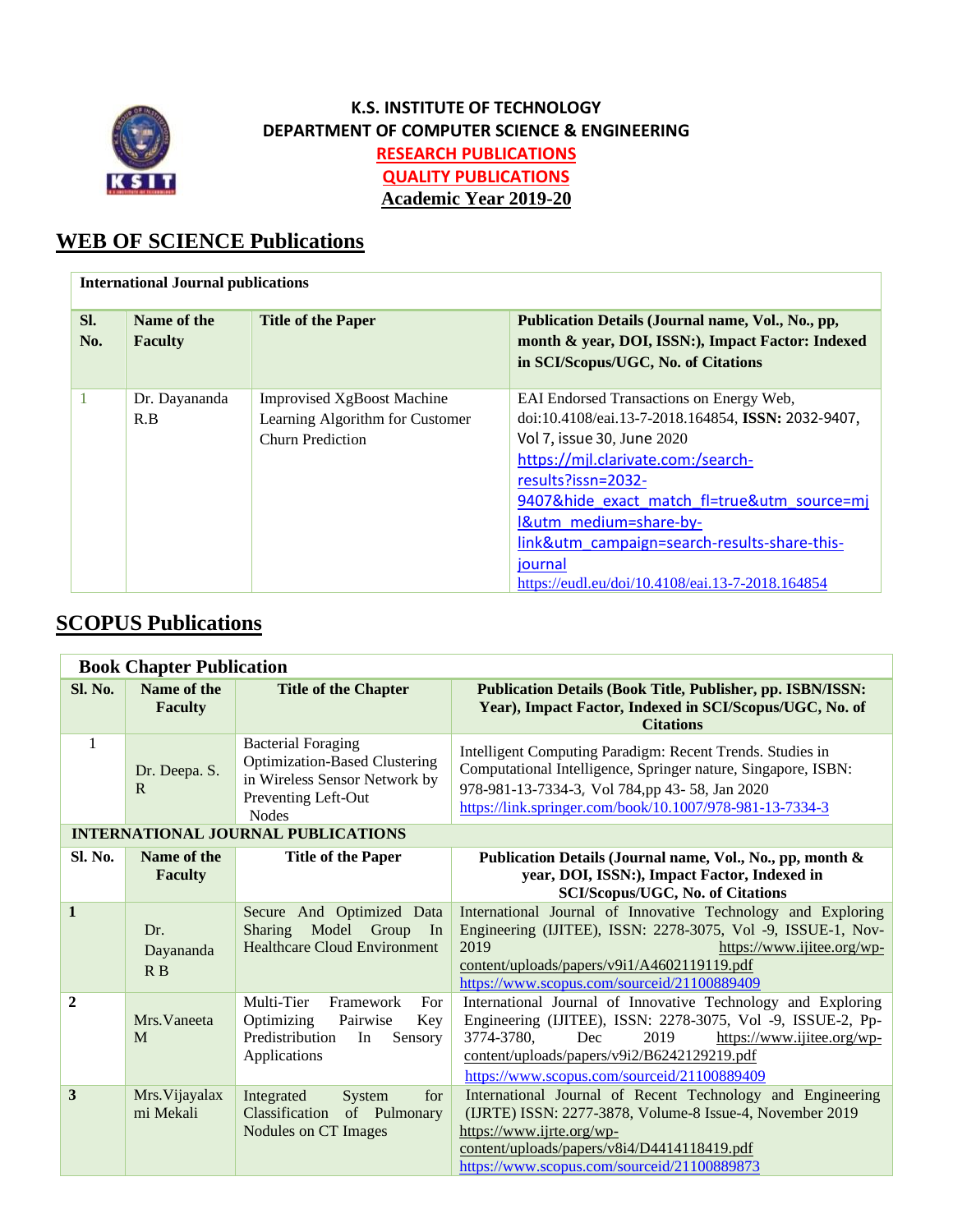| $\overline{\mathbf{4}}$ | Mrs. Vijayalax | Novel CADe/CADx System for International Journal of Innovative Technology and Exploring |                                                          |                            |  |
|-------------------------|----------------|-----------------------------------------------------------------------------------------|----------------------------------------------------------|----------------------------|--|
|                         | mi Mekali      | Lung Nodules Segmentation                                                               | Engineering (IJITEE) ISSN: 2278-3075, Volume-9 Issue-2S, |                            |  |
|                         |                | and Classification on Computed   December                                               | 2019                                                     | https://www.ijitee.org/wp- |  |
|                         |                | Tomography Images                                                                       | content/uploads/papers/v9i2S/B10941292S19.pdf            |                            |  |
|                         |                |                                                                                         | https://www.scopus.com/sourceid/21100889409              |                            |  |

|                         | <b>IEEE/SPRINGER CONFERENCE PUBLICATIONS</b> |                                                                                      |                                                                                                                                                                                                                                                                                                                                         |  |
|-------------------------|----------------------------------------------|--------------------------------------------------------------------------------------|-----------------------------------------------------------------------------------------------------------------------------------------------------------------------------------------------------------------------------------------------------------------------------------------------------------------------------------------|--|
| SI.<br>No.              | Name of the<br><b>Faculty</b>                | Title of the paper                                                                   | Title of the Conference, Place, Dates, Year, pp. ISBN/ISSN:<br><b>SCI/Scopus/UGC Indexed Link, No. of Citations</b>                                                                                                                                                                                                                     |  |
| $\mathbf{1}$            | Dr. Ram P Rustagi                            | Securing<br>Distributed<br>Controller<br>network<br><b>Induced DoS Attack</b>        | SDN 8th IEEE International Conference On Cloud Computing In Emerging<br>(IEEE<br>CCEM) 19th & $20^{\text{th}}$ ,<br>from Markets<br>September<br>2019<br>https://ieeexplore.ieee.org/document/9051954                                                                                                                                   |  |
| $\overline{2}$          | Dr. Dayananda R.                             | leaf<br>Plant<br>through<br>connected<br>approach                                    | segmentation 2 <sup>nd</sup> International conference on smart systems and inventive<br>pixel technology, ICSSIT-2019, 27-29- November 2019, Francis Xavier<br>Engineering<br>College,<br>Tirunelveli,<br>DOI: 10.1109/ICSSIT46314.2019.8987781<br>https://ieeexplore.ieee.org/document/8987781                                         |  |
| 3                       | Dr. Dayananda R B                            | Optimization<br>of<br>Computing                                                      | Hadoop International Conference on Smart Systems and Inventive Technology<br>MapReduce Model in cloud (ICSSIT), 27-29 November, Francis Xavier Engineering College,<br>ISBN:<br>9781728121192,<br>Tirunelveli,<br>2019,<br><b>DOI:</b> 10.1109/ICSSIT46314.2019.8987823,<br><b>IEEE</b><br>https://ieeexplore.ieee.org/document/8987823 |  |
| $\overline{\mathbf{4}}$ | Dr.Dayananda R B                             | for GDs (Group Data Sharing) July 2019, ISBN:<br>Health<br>care<br>in<br>Environment | International Conference on Communication and Electronics Systems<br>An Effective Security Protocol (ICCES) 2019, PPG Institute of Technology, Coimbatore, 17-19<br>IEEE<br>Conference<br>978-1-7281-1260-2,<br>Cloud https://ieeexplore.ieee.org/abstract/document/9002033                                                             |  |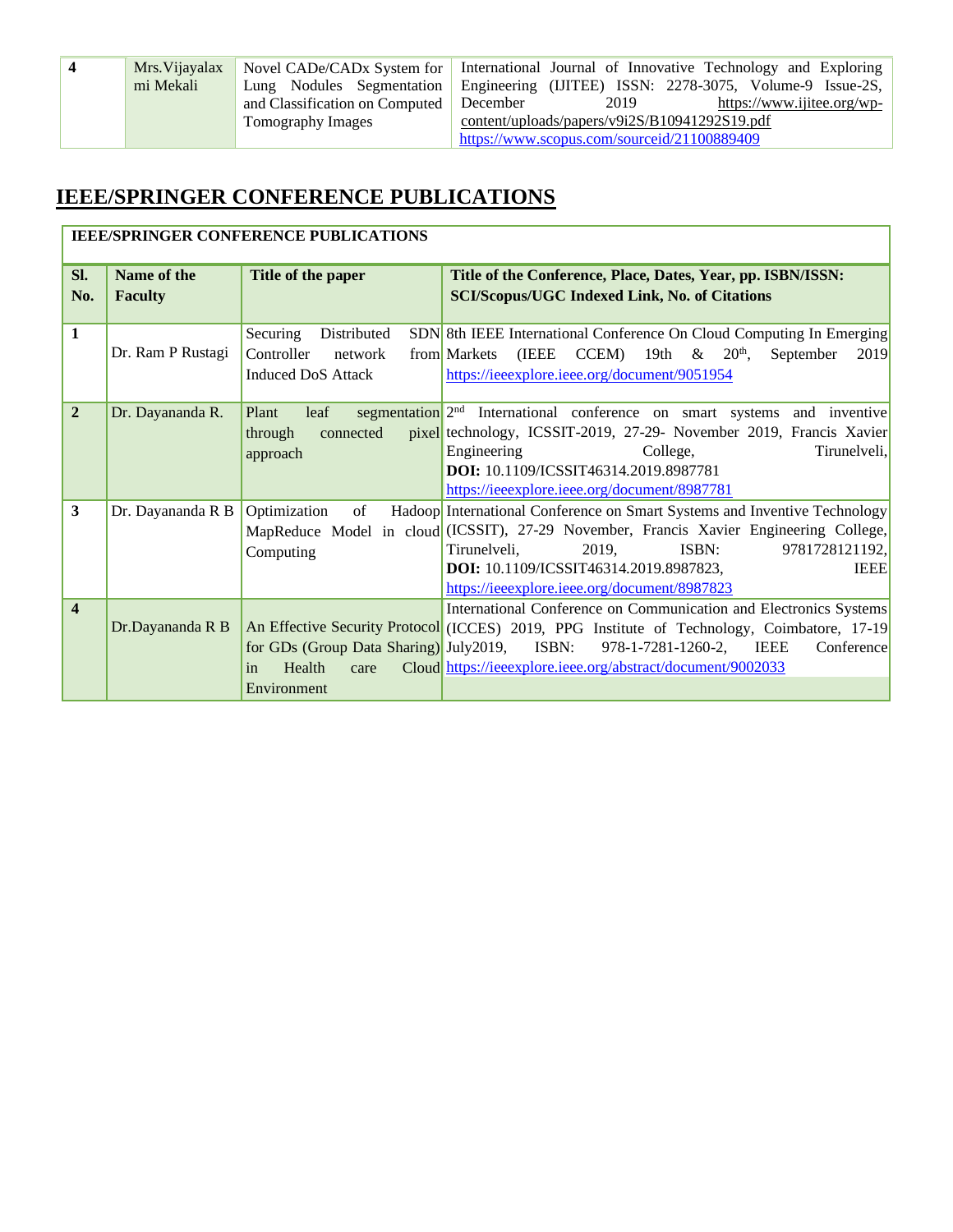

## **K.S. INSTITUTE OF TECHNOLOGY DEPARTMENT OF COMPUTER SCIENCE & ENGINEERING RESEARCH PUBLICATIONS QUALITY PUBLICATIONS Academic Year 2018-19**

## **WEB OF SCIENCE Publications**

| <b>International Journal publications</b> |                               |                                                                                             |                                                                                                                                                                                                                                                                                                                                                                                                                                                                                                                                    |  |
|-------------------------------------------|-------------------------------|---------------------------------------------------------------------------------------------|------------------------------------------------------------------------------------------------------------------------------------------------------------------------------------------------------------------------------------------------------------------------------------------------------------------------------------------------------------------------------------------------------------------------------------------------------------------------------------------------------------------------------------|--|
| SI.<br>No.                                | Name of the<br><b>Faculty</b> | <b>Title of the Paper</b>                                                                   | Publication Details (Journal name, Vol., No., pp,<br>month & year, DOI, ISSN:), Impact Factor: Indexed<br>in SCI/Scopus/UGC, No. of Citations                                                                                                                                                                                                                                                                                                                                                                                      |  |
| $\mathbf{1}$                              | Mrs. Priyanga P               | Analysis of Machine Learning<br>Algorithms in Health care to Predict<br><b>Hear Disease</b> | International Journal of Health care Information Systems<br>and Informatics (IJHISI), $Vol - 13$ , Issue $- 4$ , October $-$<br>Dec - 2018, DOI : 10.4018/ijhisi.2018100106<br>https://www.igi-global.com/article/analysis-of-machine-<br><u>learning-algorithms-in-health-care-to-predict-heart-</u><br>disease/210580<br>https://mjl.clarivate.com:/search-<br>results?issn=1555-<br>3396&hide exact match fl=true&utm source=mjl<br><b>&amp;utm_medium=share-by-</b><br>link&utm_campaign=search-results-share-this-<br>journal |  |

# **SCOPUS Publications**

| <b>BOOK PUBLICATIONS</b> |                               |                                                                 |                                                                                                                                                                                                                                                                                                                                                                   |
|--------------------------|-------------------------------|-----------------------------------------------------------------|-------------------------------------------------------------------------------------------------------------------------------------------------------------------------------------------------------------------------------------------------------------------------------------------------------------------------------------------------------------------|
| SI.<br>No                | Name of the<br><b>Faculty</b> | <b>Title of the Book</b>                                        | Publication details (Publisher, ISBN/ISSN: Year),<br>Impact Factor, Indexed in SCI/Scopus/UGC, No. of<br><b>Citations</b>                                                                                                                                                                                                                                         |
|                          | Mr. Aditya Pai H              | Research on Web Portal for Managing<br>Research and Development | LAP LAMBERT Academic Publishing, Oct. 28 2018),<br>ISBN-10: 6139938511, ISBN-13: 978-6139938513<br>https://www.lap-<br>publishing.com/catalog/details/store/fr/book/978-613-9-<br>93851-3/research-on-web-portal-for-managing-<br>research-and-<br>development?search=Research%20on%20Web%20Port<br>al%20for%20Managing%20Research%20and%20Deve<br><b>lopment</b> |
| $\mathfrak{D}$           | Mrs. Swathi, K                | Reduction of cycle Time by<br>Implementing value stream Mapping | Lambert Academic Publishing, Germany, 978-613-4-<br>99918-2, Jan-2018 https://www.lap-<br>publishing.com/catalog/details/store/fr/book/978-613-4-                                                                                                                                                                                                                 |

ī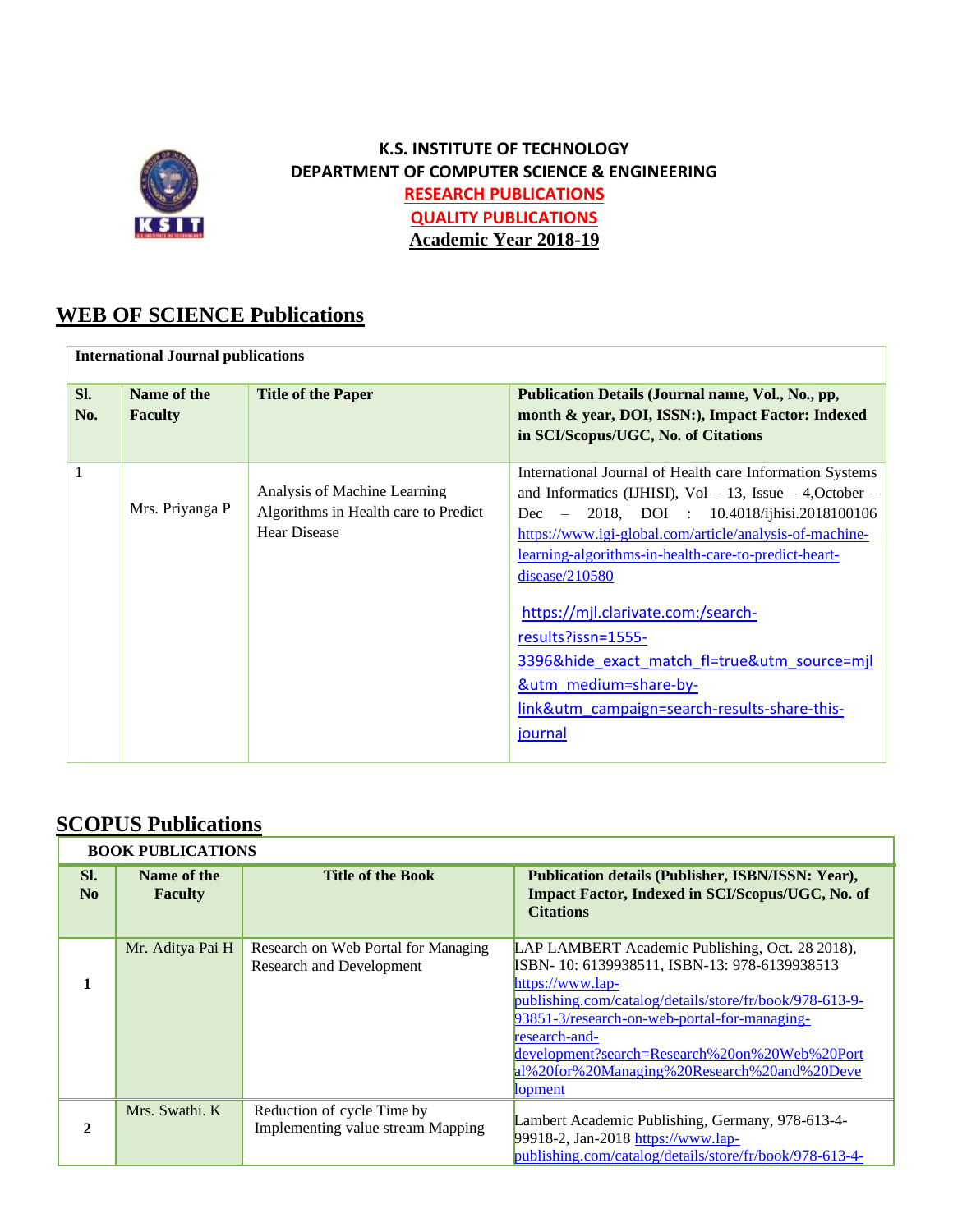|  | 99918-2/reduction-of-cycle-time-by-implementing- |
|--|--------------------------------------------------|
|  | value-stream-                                    |
|  | mapping?search=Reduction%20of%20cycle%20Time%    |
|  | 20by%20Implementing%20value%20stream%20Mappin    |
|  |                                                  |

| <b>INTERNATIONAL JOURNAL PUBLICATIONS</b> |                               |                                                                                                                                                                                                                       |                                                                                                                                                                                                                                                   |  |
|-------------------------------------------|-------------------------------|-----------------------------------------------------------------------------------------------------------------------------------------------------------------------------------------------------------------------|---------------------------------------------------------------------------------------------------------------------------------------------------------------------------------------------------------------------------------------------------|--|
| <b>Sl. No.</b>                            | Name of the<br><b>Faculty</b> | <b>Title of the Paper</b>                                                                                                                                                                                             | Publication Details (Journal name, Vol., No., pp, month &<br>year, DOI, ISSN:), Impact Factor, Indexed in<br><b>SCI/Scopus/UGC, No. of Citations</b>                                                                                              |  |
| 1.                                        | Mrs.<br>Priyanga.P            | An efficient Cluster Based Deep<br>Neural Network (C- DNN)<br>Approach to Detect Heart<br><b>Disease</b>                                                                                                              | Journal of Web Engineering, October, 2018 (JWE),<br>Vol.17, N0.6, ISSN-3042-3059,<br>http://sersc.org/journals/index.php/IJAST/article/view/13886<br>Scopus preview - Scopus - International Journal of Advanced<br><b>Science and Technology</b> |  |
| 2.                                        | Mr. Pradeep<br>K.R            | Lung Cancer Survivability<br>Prediction<br>based<br>on<br>Performance<br>Using<br>Classification Techniques of<br>Support Vector Machines,<br>$C4.5$ and<br>Naive Bayes Algorithms for<br><b>Healthcare Analytics</b> | ELSEVIER PROCEDIA Computer Science, 2018, Volume<br>132, pp 412-420. Science Direct, ISSN: 1877-0509<br>https://www.sciencedirect.com/science/article/pii/S187705091<br>8308962                                                                   |  |

| <b>IEEE/SPRINGER CONFERENCE PUBLICATIONS</b> |                               |                                   |                                                                                                    |
|----------------------------------------------|-------------------------------|-----------------------------------|----------------------------------------------------------------------------------------------------|
| SI.<br>No.                                   | Name of the<br><b>Faculty</b> | Title of the paper                | Title of the Conference, Place, Dates, Year, pp.<br>ISBN/ISSN: SCI/Scopus/UGC Indexed Link, No. of |
|                                              |                               |                                   | <b>Citations</b>                                                                                   |
| 1                                            | Mrs. Vijayalaxmi              | An Fully Automated Cad            | International Conference On Computing Methodologies And                                            |
|                                              | Mekali                        | System For Juxta- Vascular        | Communication (ICCMC), 27-29 Mar 2019, IEEE, DOI :                                                 |
|                                              |                               | <b>Nodules</b>                    | 10.1109/ICCMC.2019.8819677                                                                         |
|                                              |                               | Segmentation In Ct Scan<br>Images | https://ieeexplore.ieee.org/document/8819677                                                       |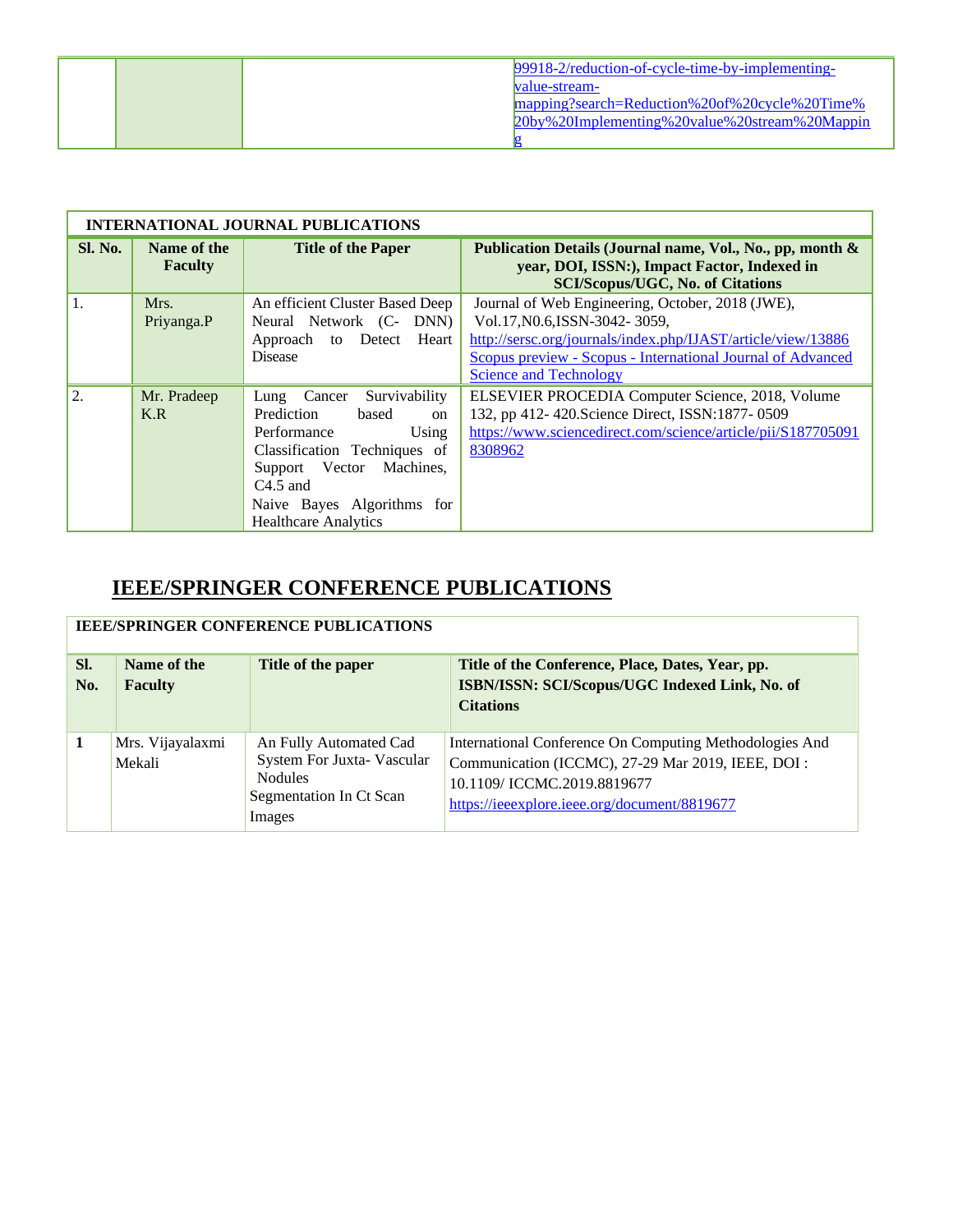

## **K.S. INSTITUTE OF TECHNOLOGY DEPARTMENT OF COMPUTER SCIENCE & ENGINEERING RESEARCH PUBLICATIONS QUALITY PUBLICATIONS Academic Year 2017-18**

# **SCOPUS Publications**

| <b>BOOK PUBLICATIONS</b> |                               |                                                                  |                                                                                                                                                                                                                                                                                                                                                     |
|--------------------------|-------------------------------|------------------------------------------------------------------|-----------------------------------------------------------------------------------------------------------------------------------------------------------------------------------------------------------------------------------------------------------------------------------------------------------------------------------------------------|
| SI.<br>N <sub>0</sub>    | Name of the<br><b>Faculty</b> | <b>Title of the Book</b>                                         | Publication details (Publisher, ISBN/ISSN: Year),<br>Impact Factor, Indexed in SCI/Scopus/UGC, No. of<br><b>Citations</b>                                                                                                                                                                                                                           |
|                          | Mr. Aditya Pai.H              | Optimization of rejection rate of<br>bushes by implementing FMEA | Lambert Academic Publishing, Germany, 978-613-4-94868-<br>2018, Lambert<br>03<br>https://www.lap-<br>Jan<br>5.<br>publishing.com/catalog/details/store/gb/book/978-613-4-<br>94868-5/optimization-of-rejection-rate-of-bushes-by-<br>implementing-<br>fmea?search=Optimization%20of%20rejection%20rate%20<br>of%20bushes%20by%20implementing%20FMEA |
| 2.                       | Mrs. Swathi, K                | Optimization of rejection rate of<br>bushes by implementing FMEA | Lambert Academic Publishing, Germany, 978-613-4-94868-<br>2017<br>5.<br>DEC.<br>https://www.lap-<br>publishing.com/catalog/details/store/gb/book/978-613-4-<br>94868-5/optimization-of-rejection-rate-of-bushes-by-<br>implementing-<br>fmea?search=Optimization%20of%20rejection%20rate%20<br>of%20bushes%20by%20implementing%20FMEA               |

| <b>BOOK CHAPTER PUBLICATION</b> |                               |                                                                                                               |                                                                                                                                                                                                                                                                                                                                                                                               |  |
|---------------------------------|-------------------------------|---------------------------------------------------------------------------------------------------------------|-----------------------------------------------------------------------------------------------------------------------------------------------------------------------------------------------------------------------------------------------------------------------------------------------------------------------------------------------------------------------------------------------|--|
| <b>Sl. No.</b>                  | Name of the<br><b>Faculty</b> | <b>Title of the Chapter</b>                                                                                   | <b>Publication Details (Book Title, Publisher, pp.</b><br>ISBN/ISSN: Year), Impact Factor, Indexed in<br><b>SCI/Scopus/UGC, No. of Citations</b>                                                                                                                                                                                                                                              |  |
| 1.                              | Mrs.Deepa.S.R                 | <b>Cluster Optimization in Wireless</b><br><b>Sensor Networks Using Particle</b><br><b>Swarm Optimization</b> | Mandal J., Sinha D. (eds) Social Transformation - Digital<br>Way. CSI 2018. Communications in Computer and<br>Information Science, Springer, Singapore, ISBN 978-981-<br>Springer,<br>13-1342-4, vol 836.<br>Singapore.<br>https://doi.org/10.1007/978-981-13-1343-1 23<br>https://doi.org/10.1007/978-981-13-1343-1 23<br>https://link.springer.com/chapter/10.1007/978-981-13-1343-<br>1 23 |  |